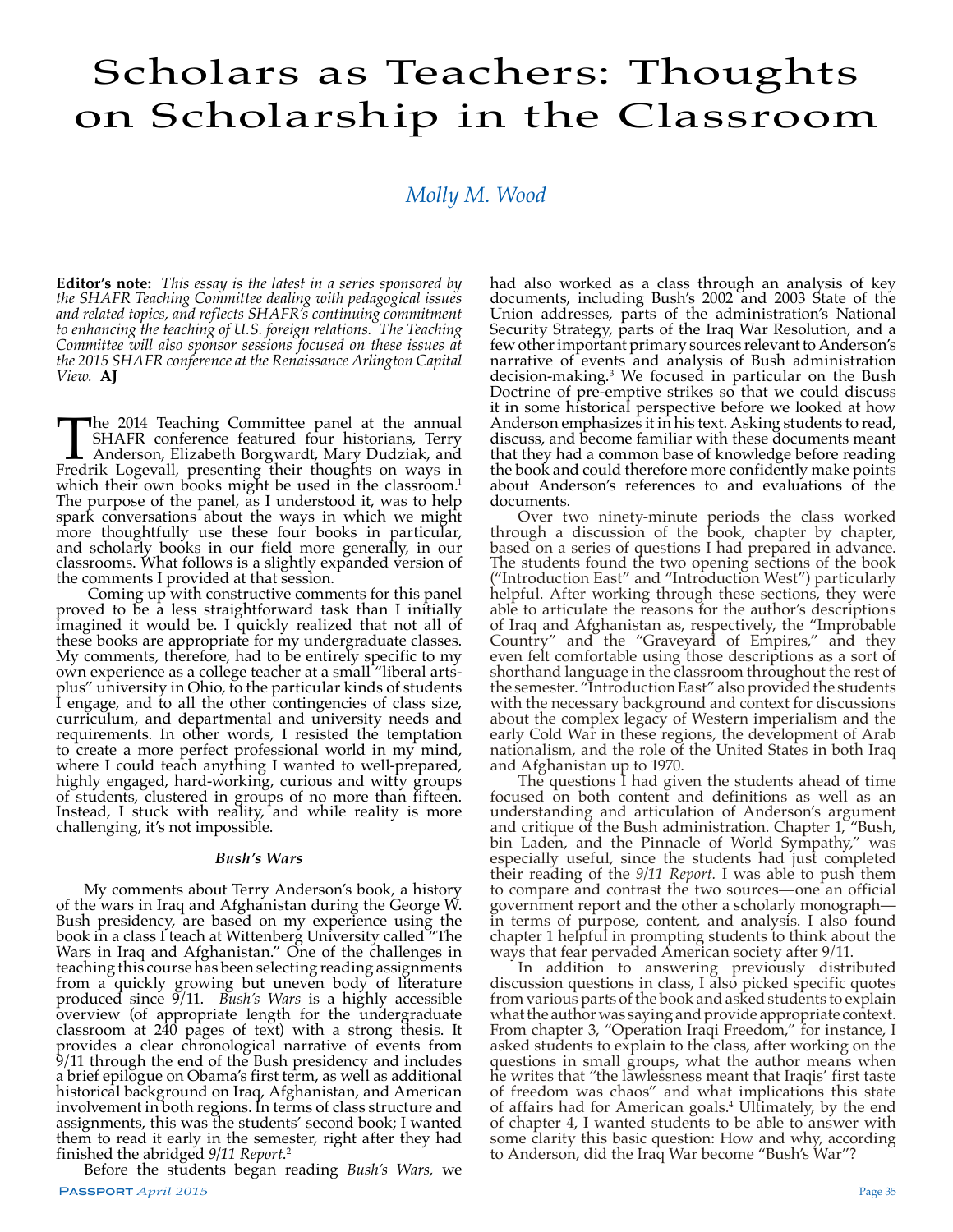## *Embers of War: The Fall of an Empire and the Making of America's Vietnam*

Fredrik Logevall's Pulitzer Prize-winning account of the French War in Indochina and the origins of American involvement in it is exactly the kind of book I would love to introduce to my students, as an example of exhaustive research and masterful historical writing. But as was noted in our SHAFR panel, the book is, at 714 pages of text, more than undergraduates can be expected to tackle. However, I do believe there are ways in which this book will benefit my students. First of all, reading this book persuaded me to incorporate in my own class on the Vietnam War more on the French War in Indochina as part of and prelude to American involvement in Vietnam. In terms of my own preparation and syllabus construction, this book will help me periodize the twentieth-century more coherently and devise a more global approach to the origins of American involvement in Vietnam. It will also facilitate student understanding that the "Vietnam experience" for Americans was not just "something that happened in the 1960s."

This class on the Vietnam War is perhaps especially suited for the integration of new scholarly work such as *Embers of War*, because it is designed as one of several "gateway" courses required for the history major and includes a historical writing and methodology component. So in addition to teaching the historical content of America's involvement in Vietnam, I am also introducing students to various methods of doing history and to historiography, a concept that is usually new to them. To help them process the idea that historians can have different interpretations of the same historical event, and that these interpretations can change over time, I sometimes use book reviews. Logevall's book was widely reviewed in the mainstream press, and those reviews are both short and accessible to undergraduates who might have a harder time parsing a review in a scholarly journal. Reading just three sample reviews from the *New York Times*, the *Washington Post* and the *Wall Street Journal* exposes students to examples of areas of agreement and key differences in the ways people summarize, interpret, and assess Logevall's book.5 Discussing those similarities and differences leads us to discuss the purpose of a book review and to make lists for comparative purposes: What did the authors agree or

disagree about? Why does that matter? Another approach, which came up several times during our Q and A at the SHAFR panel, might be to require students to read selected parts of the book rather than the whole thing. For instance, the preface and prologue could be assigned as a way of introducing the concept of Vietnamese nationalism. The prologue opens with Ho Chi Minh trying to attend the Paris Peace Conference in 1919 and then provides an overview of French colonial rule, characterized as a "civilizing mission"—an excellent concept to unpack and discuss with the students. Another possible assignment might be chapter 4, "All Men are Created Equal," for a discussion of Vietnamese independence in 1945, especially in conjunction with primary source material such as Ho Chi Minh's September 2, 1945 Declaration of Independence speech.<sup>6</sup>

As I continued to think about how I could steal material shamelessly for my class, I considered the vast number of absorbing and instructive quotes that Logevall includes from both French and Vietminh sources. Some of these quotes help to crystallize the tactics, attitudes, and ideologies of guerilla warfare and provide a preview of similar examples from the war with the Americans. I will cite just two examples that students could sink their teeth into as a way of understanding the mentality of the combatants. First, in 1945 French Commander Philippe Leclerc, who viewed his mission of recovering Indochina for the French after the end of World War II with considerable skepticism, told his aides that "one does not kill ideas with bullets." Providing students with the appropriate context for the quote—Leclerc's growing doubt about the reestablishment of the French colonial empire—will help them enter into a discussion of both French and Vietnamese nationalist goals and ideals.

The second quote appears in a 1946 interview between Ho Chi Minh and an American journalist. Ho explained how the Vietnamese would wage war against the French: "It will be a war between an elephant and a tiger. If the tiger ever stands still the elephant will crush him with his mighty tusks. But the tiger does not stand still. He lurks in the jungle by day and emerges only at night."8 I would ask students to think about what point Ho Chi Minh is making about Vietnamese strategy and tactics and how this perspective helps us understand the American experience in Vietnam two decades later.

## *War–Time: An Idea, Its History, Its Consequences*

How, then, to consider using Mary Dudziak's provocative book with my undergraduates? Dudziak asks a deceptively simple question: "When is wartime?" The length and accessibility of this book, which uses three main case studies (World War II, the Cold War and the War on Terror) to explore her main question, does make it a candidate for use in survey classes. It could either be assigned in segments or at the end of the semester (as long as the class covers 9/11 and the War on Terror). What I like most about the book, in terms of its potential use with undergraduates, is the basic question it raises about defining "wartime," which is especially relevant for students who have grown up during the "War on Terror" in a post 9/11 world. Ideally, after the students have finished reading it, I would initiate a discussion of the book as a whole, beginning with the recent post-9/11 context and then working backwards through the Cold War (as a point of comparison) and then to World War II.

I would challenge the students to think about, and talk about, the basic question posed by the author in the introduction: "How can we end a wartime when war doesn't come to an end?"9 And I would push them to wrestle with and debate the argument that "there is a disconnect between the way we imagine wartime, and the practice of American wars."<sup>10</sup> What I believe might be particularly useful in class, especially with first- or secondyear undergraduates, is simply to engage with the book in a discussion that revolves around ambiguity—a concept with which many undergraduates are uncomfortable. Simply posing questions for discussion such as "When was World War II?" or "Was the Cold War a War?" (as the author does in the book) is liable to make students uncomfortable or confused or both, because they tend to expect, in history classes, definitive answers about "what happened" and "when it happened." Pushing through these moments of discomfort, in an atmosphere of shared exploration with peers, can encourage students to challenge themselves to think differently about history and to question "known truths" and may therefore lead to some perspective-altering approaches to academic material.

## *A New Deal for the World: America's Vision for Human Rights*

Elizabeth Borgwardt's award-winning 2005 book analyzes the evolution of the idea and ideal of international "human rights" in the context of planning for the post-World War II world. This book has been the most challenging for me to think about in terms of classroom use, purely because of the limited flexibility I have right now in terms of curriculum and course offerings. While